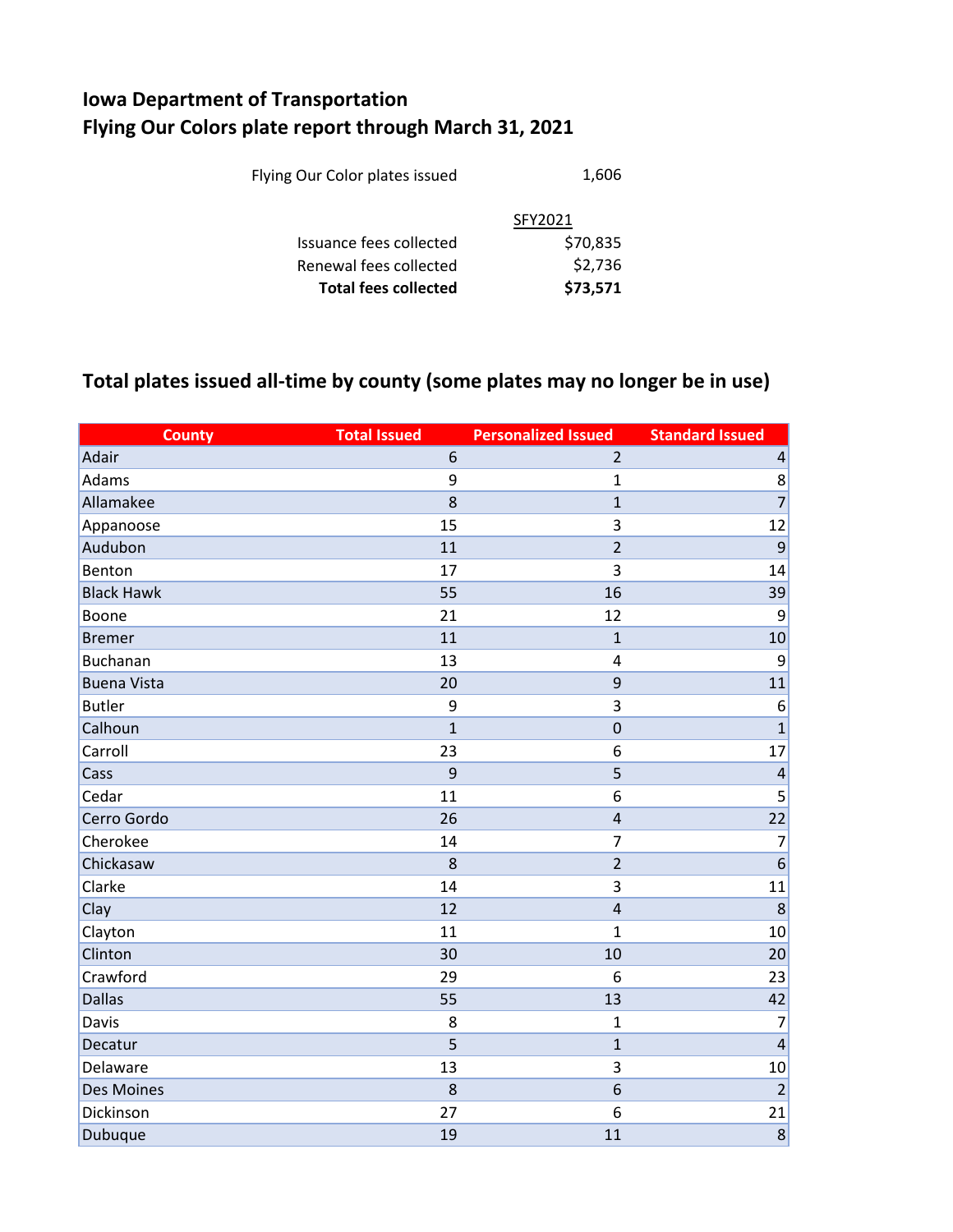| Emmet         | 4                       | $\overline{2}$          | $\overline{c}$           |
|---------------|-------------------------|-------------------------|--------------------------|
| Fayette       | 11                      | $\mathbf{1}$            | 10                       |
| Floyd         | $\overline{7}$          | $\overline{2}$          | 5                        |
| Franklin      | 16                      | $\overline{\mathbf{3}}$ | 13                       |
| Fremont       | $\overline{2}$          | $\mathbf 0$             | $\overline{c}$           |
| Greene        | $\overline{\mathbf{4}}$ | $\mathbf{1}$            | $\overline{3}$           |
| Grundy        | 12                      | 6                       | $\boldsymbol{6}$         |
| Guthrie       | 12                      | $\overline{2}$          | 10                       |
| Hamilton      | $\overline{7}$          | $\overline{2}$          | 5                        |
| Hancock       | $\mathbf{1}$            | $\mathbf{1}$            | $\overline{\mathbf{0}}$  |
| Hardin        | 10                      | $\mathbf{1}$            | 9                        |
| Harrison      | $\overline{7}$          | $\overline{\mathbf{c}}$ | $\overline{\mathbf{5}}$  |
| Henry         | 9                       | 5                       | $\overline{\mathcal{L}}$ |
| Howard        | 10                      | $\mathbf{1}$            | $\overline{9}$           |
| Humboldt      | 14                      | $\mathbf 0$             | 14                       |
| Ida           | 5                       | $\overline{2}$          | $\overline{3}$           |
| lowa          | 14                      | 3                       | 11                       |
| Jackson       | $\overline{\mathbf{4}}$ | $\overline{2}$          | $\overline{2}$           |
| Jasper        | 13                      | 10                      | 3                        |
| Jefferson     | 10                      | $\overline{2}$          | $\overline{8}$           |
| Johnson       | 61                      | 16                      | 45                       |
| Jones         | $\sqrt{4}$              | $\mathbf{1}$            | $\overline{\mathbf{3}}$  |
| Keokuk        | 5                       | $\overline{2}$          | $\mathsf 3$              |
| Kossuth       | 29                      | 9                       | 20                       |
| Lee           | 14                      | 7                       | $\overline{7}$           |
| Linn          | 73                      | 27                      | 46                       |
| Louisa        | $\boldsymbol{0}$        | $\mathbf 0$             | $\pmb{0}$                |
| Lucas         | 11                      | $\mathbf 0$             | 11                       |
| Lyon          | 18                      | $\overline{2}$          | 16                       |
| Madison       | 15                      | 5                       | 10                       |
| Mahaska       | 10                      | 4                       | 6                        |
| Marion        | 15                      | $\overline{\mathbf{3}}$ | 12                       |
| Marshall      | 10                      | $\pmb{4}$               | 6                        |
| Mills         | 16                      | $\mathsf{3}$            | 13                       |
| Mitchell      | 13                      | $\pmb{0}$               | 13                       |
| Monona        | $\overline{4}$          | $\pmb{0}$               | $\overline{4}$           |
| Monroe        | $\mathbf{1}$            | $\mathbf 0$             | $\mathbf{1}$             |
| Montgomery    | 6                       | $\overline{2}$          | $\overline{\mathbf{4}}$  |
| Muscatine     | 19                      | $\overline{7}$          | 12                       |
| Obrien        | $17\,$                  | $\mathbf{1}$            | 16                       |
| Osceola       | 4                       | 0                       | 4                        |
| Page          | 6                       | $\overline{4}$          | $\overline{2}$           |
| Palo Alto     | 3                       | $\mathbf 0$             | $\frac{3}{7}$            |
| Plymouth      | 17                      | 10                      |                          |
| Pocahontas    | $10\,$                  | $\overline{2}$          | $\boldsymbol{8}$         |
| Polk          | 123                     | 75                      | 48                       |
| Pottawattamie | 54                      | 18                      | 36                       |